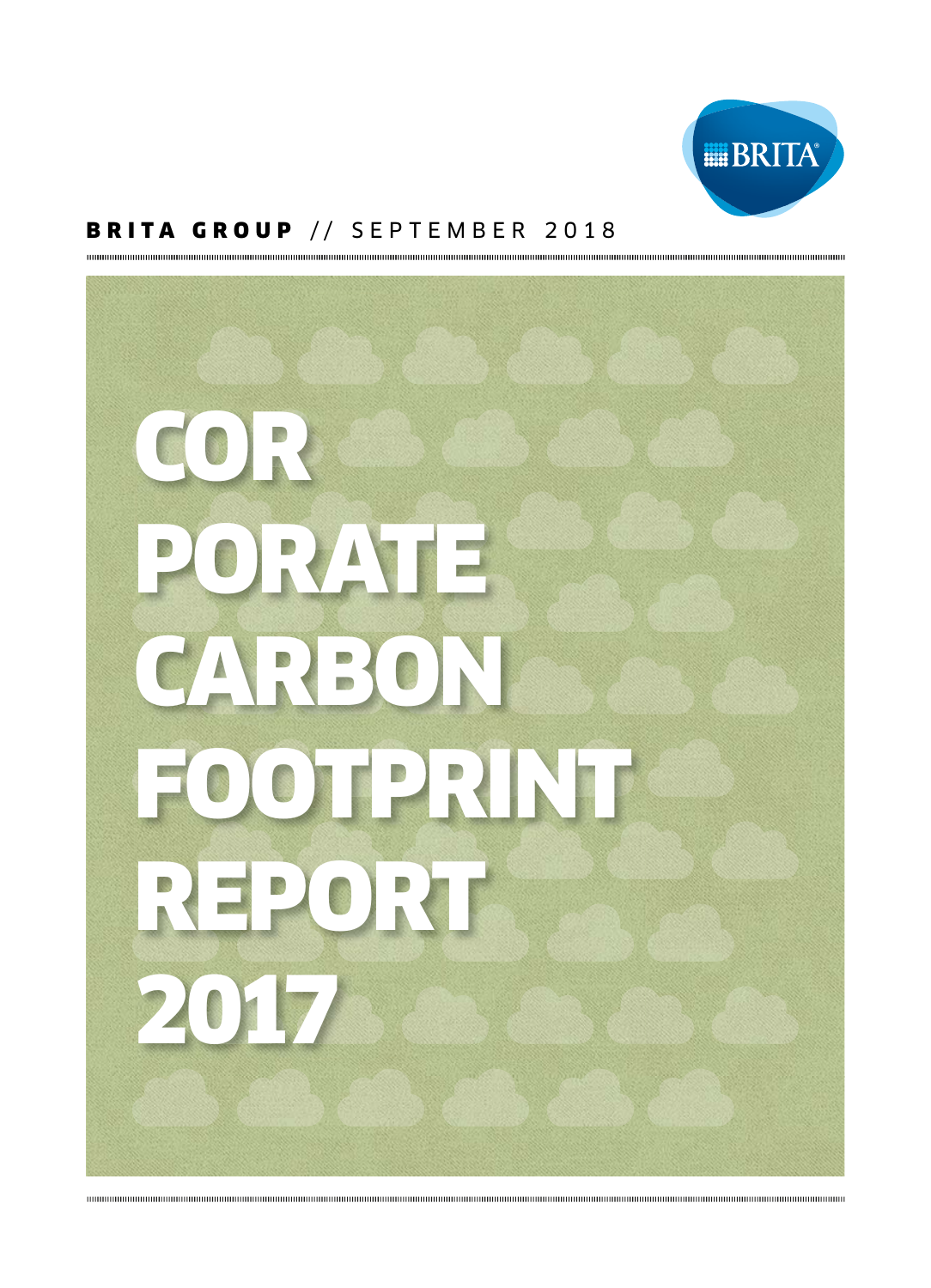## THE BRITA APPROACH: BALANCE THE IMPACT

### **As a family-owned company, BRITA has always placed importance on taking responsibility. Even today, the company is shaped by its day-to-day work with the invaluable resource drinking water and its values-based company culture.**

For many years now, BRITA has implemented initiatives and measures to reduce the consumption of resources and energy and has participated in society at large with a diverse range of activities. Yet it is also customers, business partners and other stakeholders who expect that BRITA take a responsible approach to natural resources and to progressively reduce its environmental impact.

Since 2016, corporate responsibility activities at BRITA have been consolidated and coordinated under the name *Balance the Impact*. *Balance the Impact* originated in the context of a project to reduce greenhouse gas emissions which was launched in 2013. Today, the phrase reflects the company's goal to better understand and document the environmental impact of its business operations, to minimise negative effects as much as possible and to "balance them out" with meaningful actions. This goal also applies to emissions of environmentally harmful greenhouse gases, because climate change is one of the greatest challenges the world faces today. That is why BRITA has been measuring the BRITA Group<sup>1</sup> corporate carbon footprint on an annual basis since 2015, using the data collected to identify new initiatives for reducing CO<sub>2</sub>e emissions. This report presents the results of the BRITA corporate carbon footprint for 2016 and 2017.

# BRITA CORPORATE CARBON FOOTPRINT RESULTS

The BRITA corporate carbon footprint as calculated for direct and indirect energy consumption in Scope 1 and Scope 2, amounted to a total of 3,900 tonnes of  $CO<sub>2</sub>e$  in 2017. Scope 1 emissions contributed a total of 3,430 tonnes of CO<sub>2</sub>e. The 14.7 percent increase compared to 2016 can be attributed to the expansion of emissions documentation to cover additional company sites. Scope 2 emissions totalled 470 tonnes of CO<sub>2</sub>e, which represents a 5.4 percent increase when compared with 2016. Scope 3 emissions amounted to 49,620 tonnes of  $CO<sub>2</sub>e$ , an increase of around 17 percent compared to the previous year.

## SCOPE 1

The main source of Scope 1 emissions is the stationary energy used for the heating and cooling of production and office buildings and for production processes, such as steam generation. Natural gas (70 percent) and heating oil (7 percent) thus make up the majority of Scope 1 emissions<sup>2</sup>. The fuel used by the BRITA vehicle fleet accounts for around 23 percent of Scope 1 emissions.This represents a 9 percent increase compared to the previous year. This increase is due to the expansion of emissions data collection to cover additional company sites and the larger vehicle fleet necessitated by the overall growth of the BRITA business.

<sup>2</sup> The use of wood pellets by one particular location resulted in CO<sub>2</sub> emissions of approximately 120 tonnes of CO<sub>2</sub>e. In accordance with the GHG Protocol, *these emissions are to be reported out of scope.*

<sup>1</sup>*The term BRITA group does not refer to a corporate legal entity as such, but is used to indicate all BRITA companies as a whole.*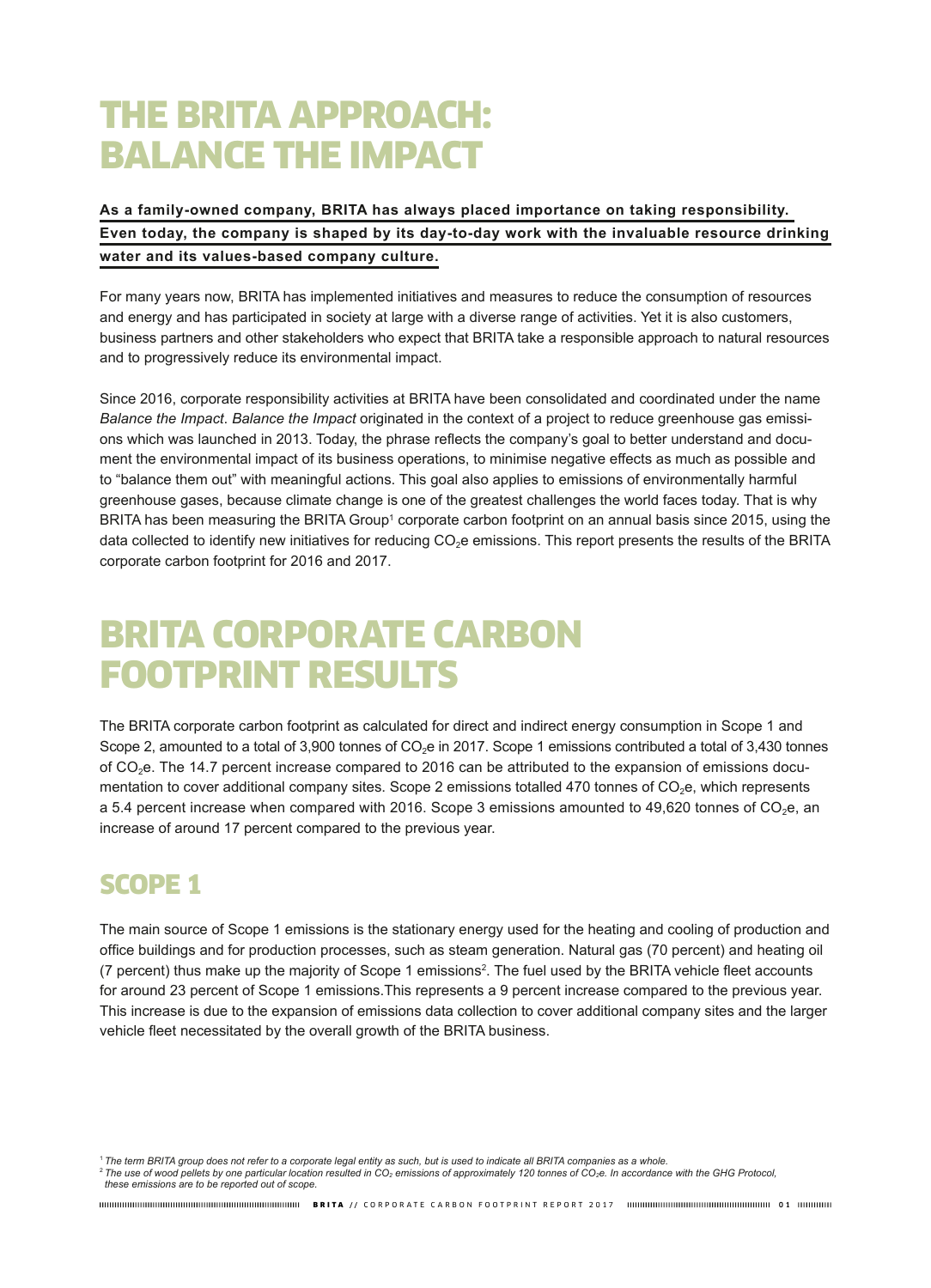| Year                         |                       | 2015                |              | 2016                |       | 2017  |              |
|------------------------------|-----------------------|---------------------|--------------|---------------------|-------|-------|--------------|
|                              |                       | t CO <sub>2</sub> e | <b>Share</b> | t CO <sub>2</sub> e | Share | tCO,e | <b>Share</b> |
| <b>SCOPE 1</b>               |                       | 2,920               |              | 2,990               |       | 3,430 |              |
| <b>NATURAL</b><br><b>GAS</b> | M                     | 2,570               | 88%          | 2,390               | 80%   | 2,390 | 70%          |
| <b>HEATING</b><br>OIL        |                       | 130                 | 4%           | 180                 | 6%    | 240   | 7%           |
| <b>FUELS</b>                 | $\boldsymbol{\theta}$ | 220                 | 8%           | 420                 | 14%   | 800   | 23%          |

## SCOPE 2

Scope 2 comprises indirect emissions which are generated by the production of energy such as electricity or district heating. BRITA's global electricity consumption in 2017 was 10,660 MWh, whereby more than 90 percent was obtained from renewable energies. In 2016 and 2017, the BRITA GmbH production sites in Taunusstein (Germany), BRITA AG in Neudorf (Switzerland), BRITA Water Filter Systems Ltd. in Bicester (UK) and Asset S.r.L. (Italy) used certified eco-electricity. As a matter of principle, all BRITA subsidiaries are instructed to review and pursue the switch to electricity generated from renewable sources. Local conditions and availability still pose a challenge at some sites.

BRITA reports Scope 2 emissions according to the provisions of the GHG Protocol Scope 2 Guidance. For the location-based method<sup>3</sup> the respective country electricity mix as stated in publicly accessible databases was used. Based on this calculation method, BRITA caused 3,800 tonnes of CO<sub>2</sub>e in 2017. When the country electricity mix is applied, 380 tonnes of this was attributed to conventional electricity, 60 tonnes to district heating and 3,360 tonnes to eco-electricity.

| <b>Year</b>                                                 | 2015      | 2016      | 2017      |
|-------------------------------------------------------------|-----------|-----------|-----------|
| <b>EMISSIONS FROM</b><br><b>ELECTRICITY USE</b><br>璺<br>۱š, | t $CO2$ e | t $CO2$ e | t $CO2$ e |
| <b>LOCATION-BASED</b>                                       | 3,740     | 3,530     | 3,800     |
| <b>MARKET-BASED</b>                                         | 470       | 450       | 470       |

Relevant for BRITA in terms of managing emissions is the market-based method<sup>4</sup> for indirect emissions, where the available residual mixes of the Association of Issuing Bodies (AIB)<sup>5</sup> were applied. Where unavailable, the relevant country mixes were used as a basis<sup>6</sup>. Due to the very high share of eco-electricity used at the energyintensive production locations, Scope 2 emissions as calculated using the market-based method amounted to only 470 tonnes of CO<sub>2</sub>e. They were mainly accrued by office and warehousing operations at the international locations. Due to the expansion of data collection to include additional locations, the level of Scope 2 emissions increased by 5.4 percent compared to 2016.

<sup>6</sup>*Applies to Australia, China, Hong Kong, Japan and Russia.*

<sup>&</sup>lt;sup>3</sup> Location-based method: the calculation defined by the GHG Protocol of Scope 2 emissions on the basis of average emission factors for a certain geographical region. <sup>4</sup> Market-based method: the calculation defined by the GHG Protocol of Scope 2 emissions on the basis of actual emissions from generating the electricity purchased *(based on data from electricity producers or residual mixes determined) and/or the district heating purchased.*

<sup>&</sup>lt;sup>5</sup> Association of Issuing Bodies (AIB): Association of European electricity certification bodies; residual mixes were calculated by Grexel Systems on behalf of the AIB; *source: https://www.aib-net.org/facts/european\_residual\_mix*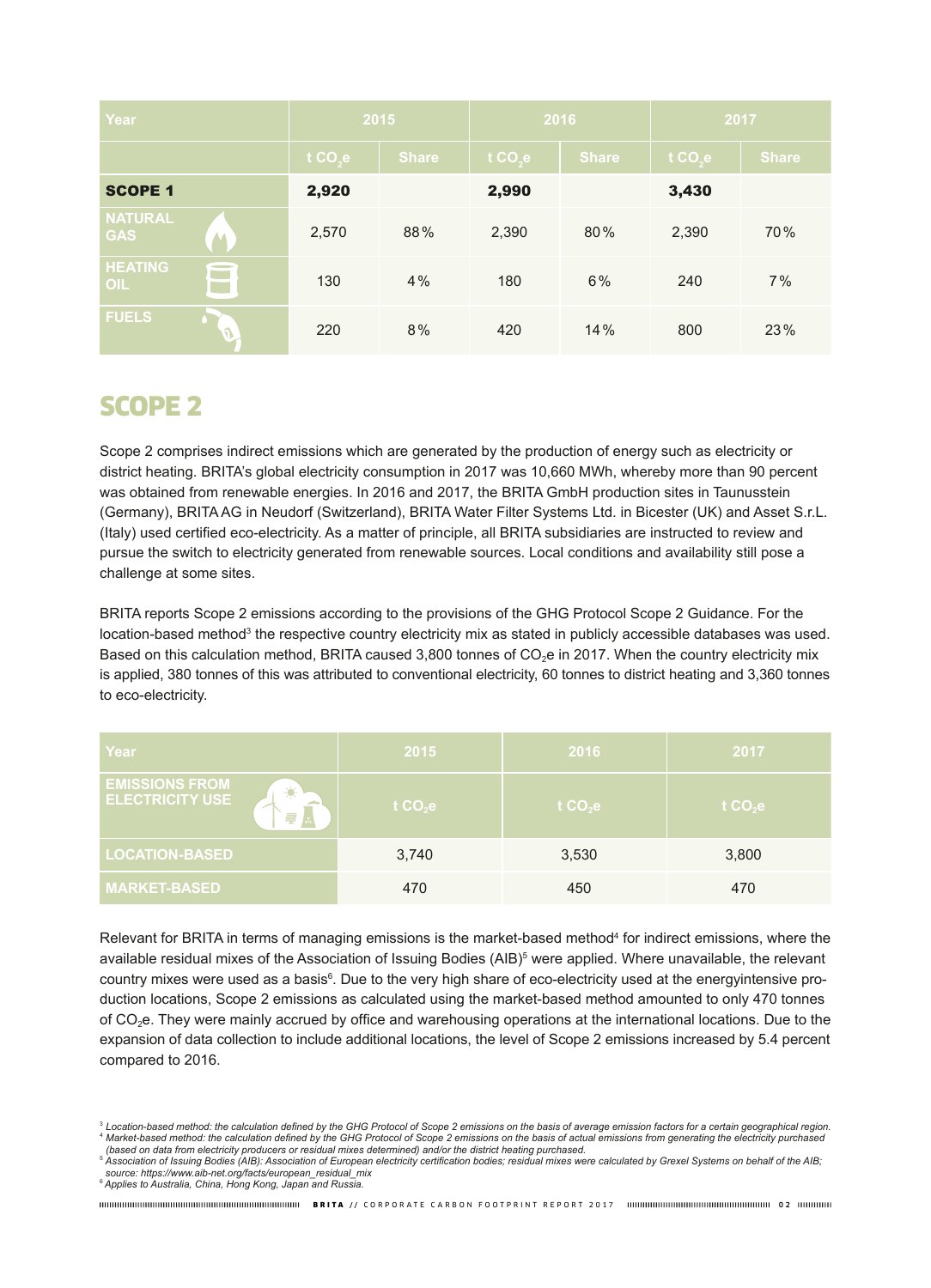Within the framework of the ISO 50001 energy management system, which was certified in 2015 for the production sites Taunusstein and Bicester, BRITA works consistently to reduce the consumption of fossil fuels such as natural gas and heating oil, as well as electricity. The target is to reduce overall energy consumption by 20 percent for each 1,000 euros in sales by the year 2020. The implementation of various construction and process-related initiatives designed to improve energy efficiency yielded a 19 percent reduction of energy consumption by the end of 2017, which means the target can potentially be reached ahead of schedule.

## SCOPE 3

BRITA calculates selected Scope 3 emissions to get a clear picture of the ecological footprint and aims to use this learning to identify possible approaches towards achieving a reduction in greenhouse gas emissions. Emissions generated by the use of leased employee vehicles in the company car fleet are tracked, as are emissions from airline, rail and rental car travel<sup>7</sup> during business trips and those arising from the upstream chain of materials used in production. Specifically, emissions are documented for the quantities of activated carbon, ion exchange resin, plastics and other raw materials which BRITA purchases and processes further at its production facilities. These materials constitute the main components of BRITA filter cartridges.

The 2017 Scope 3 emissions totalled 49,620 tonnes of CO<sub>2</sub>e. This represents around a 17 percent increase compared with 2016. The reason for this increase lies in the continued growth of the company, which in turn generates an increased demand for raw materials. Activated carbon and ion exchange resin, the most important components of the BRITA filter cartridges, are purchased in correspondingly large quantities. In 2017, these materials made up around 85 percent of Scope 3 emissions. The in-house recycling programme for BRITA filter cartridges can further drive the reduction of greenhouse gas emissions. Today, well over  $2,000$  m<sup>3</sup> of ion exchange resin and activated carbon are already recovered and reused through this programme every year.

| Year                                                                        | 2015     |              | 2016                |              | 2017   |              |
|-----------------------------------------------------------------------------|----------|--------------|---------------------|--------------|--------|--------------|
|                                                                             | $tCO2$ e | <b>Share</b> | t CO <sub>2</sub> e | <b>Share</b> | tCO,e  | <b>Share</b> |
| <b>SCOPE 3</b>                                                              | 42,480   |              | 42,220              |              | 49,620 |              |
| <b>MATERIALS</b>                                                            | 37,630   | 89%          | 37,950              | 90%          | 44,770 | 90%          |
| <b>LEASED COMPANY CARS</b><br>$\odot$<br>$\cdot$ $\odot$<br>-0-<br>$\Omega$ | 3,000    | 7%           | 1,770               | 4%           | 2,000  | 4%           |
| <b>BUSINESS</b><br><b>TRAVEL</b>                                            | 1,850    | 4%           | 2,500               | 6%           | 2,860  | 6%           |

With a share of around 6 percent, business travel has represented a small proportion of Scope 3 emissions since 2015. Yet at the same time, airline travel in particular has seen a continuous increase at BRITA. The reason for this development is the increased focus on the growth markets in Asia and the establishment of a regional headquarters in Hong Kong. In the autumn of 2015, BRITA GmbH introduced a new company car policy at its German sites. In addition to particularly fuel-efficient vehicles, the policy promotes the use of electric cars and plug-in hybrids. Staff members can also use the charging stations which are provided free of charge and operated with eco-electricity. Among other benefits, since 2015 these initiatives have contributed to a 30 percent reduction in leased company car emissions to 2,000 tonnes of  $CO<sub>2</sub>e$  in 2017.

<sup>7</sup> Rail travel data relating to the company site in Taunusstein has been available since 2016.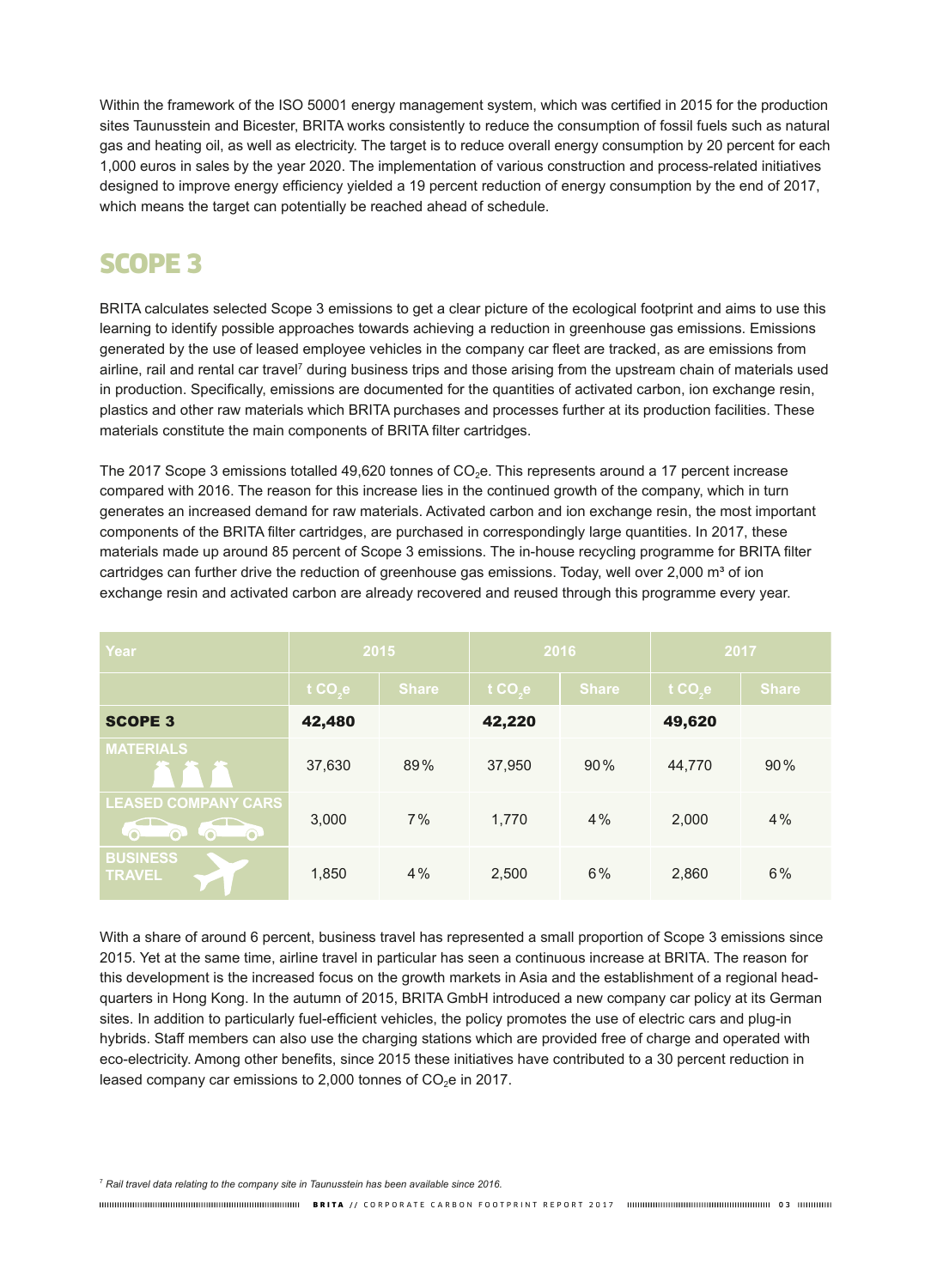# THE CORPORATE CARBON FOOTPRINT METHOD

**The corporate carbon footprint illustrates which greenhouse gas emissions (expressed in CO2 equivalents, or CO2e) were caused by the business activities of the BRITA Group in 2017 and 2016. Comparisons can also be drawn with the previous year and the base year 2015. BRITA calculates the corporate carbon footprint annually, but only releases a report every two years. The calculation is based on the provisions of the GHG (Greenhouse Gas) Protocol and is determined with the help of a professional software programme.**

## SCOPE OF THE REPORT

The report is limited to data from BRITA GmbH and selected subsidiaries within the BRITA Group. When it comes to the corporate carbon footprint, the production sites of Taunusstein, Bicester (UK), Asset (Italy) and Neudorf (Switzerland) are especially relevant. The other country subsidiaries are mostly sales offices or distribution sites with no production facilities of their own. The carbon footprint does not include newly-founded country subsidiaries or acquisitions which have not yet been integrated into BRITA's carbon reporting structures. They will be included in future reports, however. The BRITA companies included in the corporate carbon footprint calculations are responsible for about 90 percent of overall sales volume. The information in this report relates to the years 2015 to 2017.

## EMISSIONS DOCUMENTED

The GHG Protocol defines three different scopes into which a company's emissions are subdivided. Scope 1 encompasses emissions from direct stationary or mobile energy consumption, such as the burning of fossil fuels (heating oil, natural gas, fuel for fleet vehicles). At one location, wood pellets are used as heating fuel. In accordance with the GHG Protocol, these emissions must be reported out of scope as a side note. Scope 2 contains emissions from the generation of electricity and district heating that BRITA buys from energy suppliers. Scope 1 and Scope 2 emissions are fully documented in line with the provisions of the GHG Protocol Corporate Standard.

Scope 3 includes other indirect emissions that arise from business activities and along the value chain. In Scope 3, the BRITA corporate carbon footprint encompasses emissions from business travel, leased company cars and the manufacturing of materials purchased for production (activated carbon, ion exchange resin, plastics and other raw materials that BRITA processes directly). Finished product components that BRITA purchases are not currently included in the carbon footprint. The inclusion of additional Scope 3 categories is subject to future review.

## DATA QUALITY AND CALCULATION FACTORS

For the most part, data based on consumption and billing were used to calculate the corporate carbon footprint. Where specific consumption data were not available (e.g. for rented office spaces, for which electricity and water are billed at a fixed price within the ancillary costs), plausible assumptions were made and consumption was calculated or estimated using the arising costs.

<sup>8</sup>*The following companies are included: Asset s.r.L. (Italy, since 2017), BRITA GmbH (Germany) incl. the company location in the Netherlands, BRITA Water Filter Systems Pty. Ltd. (Australia), BRITA China Co. Ltd. (since 2017), BRITA S.A.R.L. (France), BRITA Water Filter Systems Ltd. (United Kingdom), BRITA Hong Kong Limited (since 2017), BRITA Iberia S.L. (Spain), BRITA Ionox Deutschland GmbH, BRITA Italia s.r.l. Unipersonale, BRITA Japan KK, BRITA Polska S.p.z.o.o. (Poland), BRITA OOO (Russia, since 2017), BRITA Wasser-Filter-Systeme AG (Switzerland), MAVEA LLC (USA, 2015/2016), MAVEA Canada Inc. (2015/2016), BRITA Vivreau Limited, (United Kingdom, since 2017)*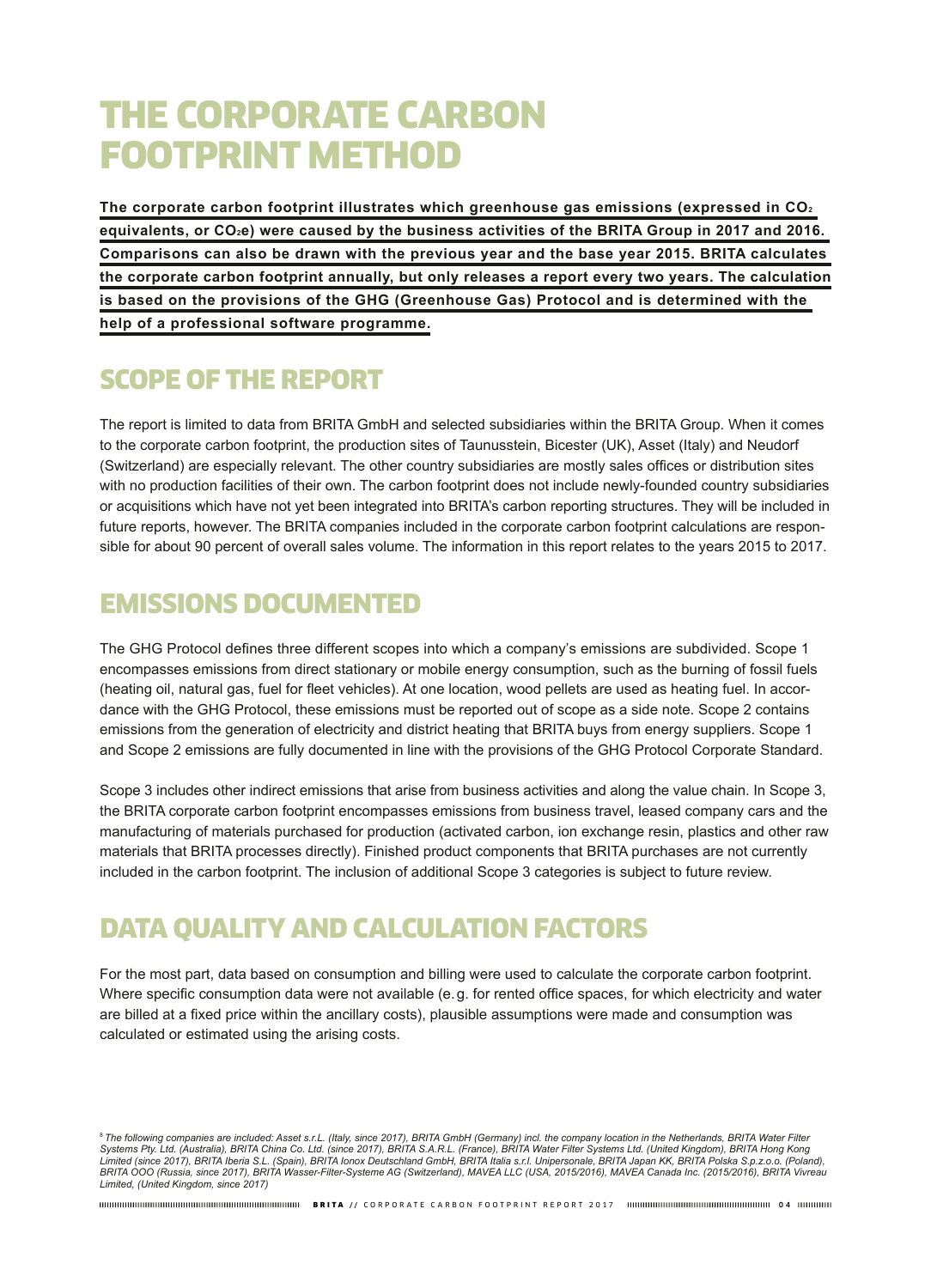The conversion factors used for  $CO<sub>2</sub>$  equivalents are sourced from reputable databases (incl. GHG Protocol, Defra). When documenting Scope 3 emissions for purchased materials, BRITA was able to use conversion factors established in the certified product carbon footprints of individual BRITA products which were calculated in the past.

## EVALUATION AND ASSURANCE

The evaluation and tracking of climate-harmful emissions takes place at the BRITA Group level. BRITA uses the data from the Corporate Carbon Footprint Report to make its own processes more efficient and to identify approaches to improve carbon management in the value chain. PricewaterhouseCoopers AG has performed a limited assurance audit with regard to this Corporate Carbon Footprint Report 2017, which covers the reporting years 2016 and 2017. The auditor's report is attached to this document.

# REDUCTION AND COMPENSATION OF EMISSIONS AND OUTLOOK

BRITA has set itself the goal of systematically documenting the levels of environmentally harmful emissions and of progressively reducing them or "balancing them out". The initial focus of this approach are Scope 1 and Scope 2 emissions, since these can most easily be influenced and controlled by the organisation. Within the framework of the certified energy and environmental management systems in place at several production sites, initiatives to improve energy efficiency and reduce emissions are identified and then implemented. Non-production sites are also instructed to continuously review and reduce their consumption of resources. BRITA continues to evaluate areas where meaningful investments can be made in projects to reduce or partially "balance out" CO<sub>2</sub> emissions. The company is currently planning the construction of a new administration building and a production building. As a result, investments in existing buildings, for example to improve energy efficiency in the Taunusstein headquarters, are not currently seen as a priority. At the same time however, BRITA recognises that there is still unrealised potential to optimise both production and management processes.

Going forward BRITA will continue the expansion of the carbon management process and the development of a systematic approach to further improve data quality. As of 2018, data collection will be expanded to additional locations, including the production facility opened in China in 2017.

For a growing and globally expanding company, these goals pose a particular challenge. BRITA seeks to achieve these goals, while simultaneously pursuing ambitious strategic objectives and managing the continued growth of production and sales activities. BRITA views this challenge as an opportunity to gain key insights into its own activities. At the same time it is an opportunity to show that corporate responsibility is engrained in BRITA's selfimage and part of the company culture.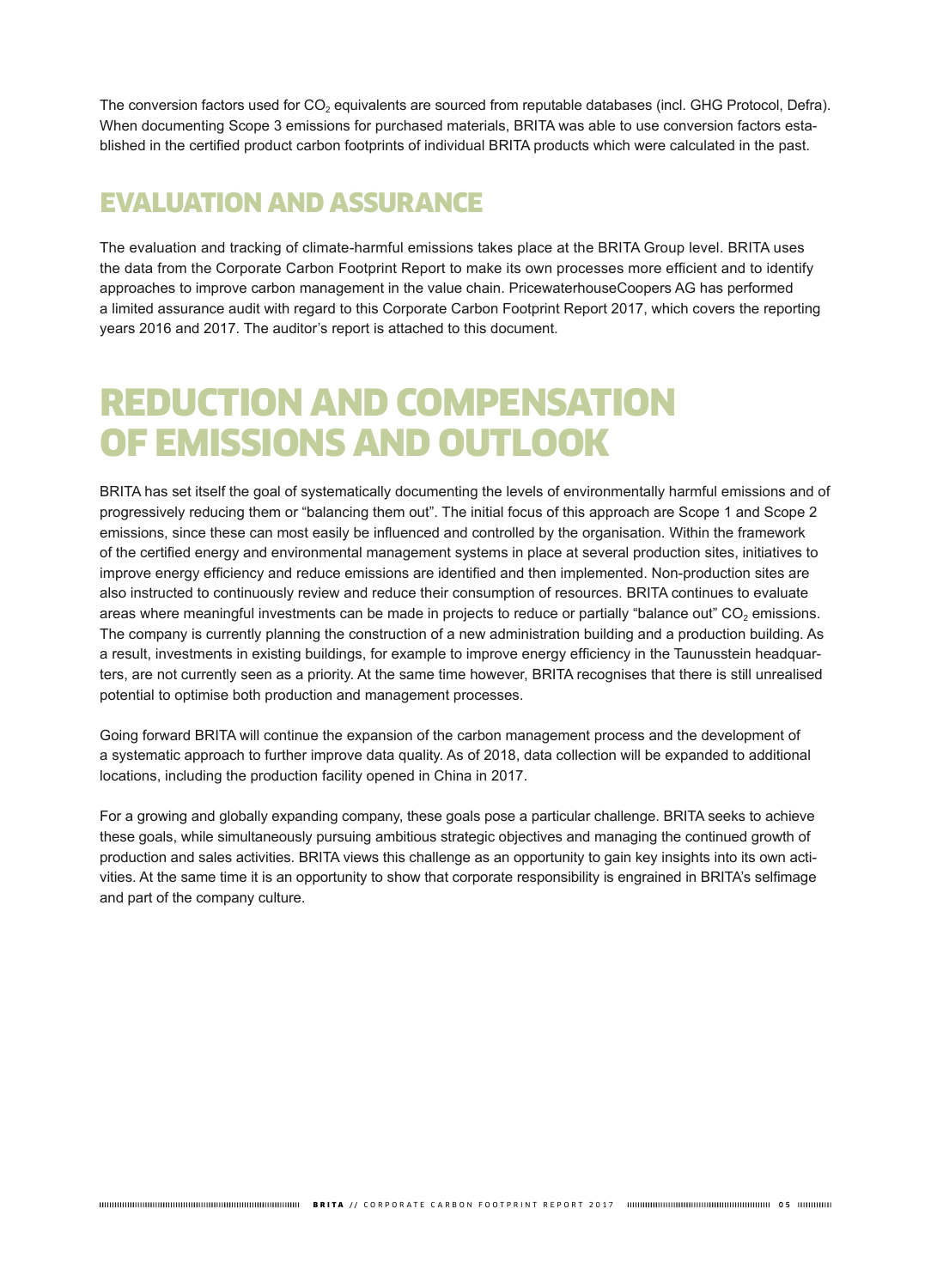# ASSURANCE PWC

### **Independent Practitioner's Report on a Limited**  Assurance Engagement<sup>1</sup>

### **To BRITA GmbH, Taunusstein**

*We have performed a limited assurance engagement on the disclosures in the accompanying report "BRITA Corporate Carbon Footprint 2017" of BRITA GmbH, Taunusstein, (hereinafter: "the Company") for the period from 1 January 2016 to 31 December 2017 (hereinafter: "Corporate Carbon Footprint 2017").* 

### **Responsibilities of the Executive Directors**

*The executive directors of the Company are responsible for the preparation of the Corporate Carbon Footprint 2017 in accordance with the criteria as set out on pages 8 to 9 of the publication "A Corporate Accounting and Reporting Standard – Revised Edition" of the Greenhouse Gas Protocol Initiative (World Business Council for Sustainable Development / World Resources Institute): Relevance, Completeness, Consistency, Transparency and Accuracy (hereafter "GHG Protocol Criteria") as described in the supplementary information of the Corporate Carbon Footprint 2017.*

*This responsibility of Company's executive directors includes the selection and application of appropriate methods for preparing the Corporate Carbon Footprint 2017 as well as making assumptions and estimates related to individual Greenhouse Gas Emissions Data, which are reasonable in the circumstances. Furthermore, the executive directors are responsible for such internal control, as they have considered necessary to enable the preparation of a Corporate Carbon Footprint 2017 that is free from material misstatement whether due to fraud or error.*

#### **Independence and Quality Control of the Audit Firm**

*We have complied with the German professional provisions regarding independence as well as other ethical requirements.* 

*Our audit firm applies the national legal requirements and professional standards – in particular the Professional Code for German Public Auditors and German Chartered Auditors ("Berufssatzung für Wirtschaftsprüfer und vereidigte Buchprüfer": "BS WP/vBP") as well as the Standard on Quality Control 1 published by the Institut der Wirtschaftsprüfer (Institute of Public*  Auditors in Germany; IDW): Requirements to quality control for audit firms *(IDW Qualitätssicherungsstandard 1: Anforderungen an die Qualitätssicherung in der Wirtschaftsprüferpraxis – IDW QS 1) – and accordingly maintains a comprehensive system of quality control including documented policies and procedures regarding compliance with ethical requirements, professional standards and applicable legal and regulatory requirements.*

### **Practitioner´s Responsibility**

*Our responsibility is to express a limited assurance conclusion on the disclosures in the Corporate Carbon Footprint 2017 based on the assurance engagement we have performed.* 

*Within the scope of our engagement, we did not perform an audit on external sources of information or expert opinions, referred to in the Corporate Carbon Footprint 2017.*

*We conducted our assurance engagement in accordance with the International Standard on Assurance Engage-ments (ISAE) 3410: "Assurance Engagements on Greenhouse Gas Statements", issued by the IAASB. This standard requires that we plan and perform the assurance engagement to allow us to conclude with limited assurance that nothing has come to our attention that causes us to believe that the disclosures in the Corporate Carbon Footprint 2017 of the company for the period from 1 January 2016 to 31 December 2017 has not been prepared, in all material aspects, in accordance with the GHG Protocol Criteria as described in the supplementary information of the Corporate Carbon Footprint 2017.*

*In a limited assurance engagement, the assurance procedures are less in extent than for a reasonable assurance engagement and therefore a substantially lower level of assurance is obtained. The assurance procedures selected depend on the practitioner's judgment.*

*Within the scope of our assurance engagement, we performed amongst others the following assurance procedures and further activities:*

- *Inquiries of personnel involved in the preparation of the Corporate Carbon Footprint 2017 regarding the preparation process, the internal control system relating to this process and selected disclosures in the Corporate Carbon Footprint 2017*
- *Evaluation of the appropriateness of assumptions made by the Executive Directors and disclosed in the supplementary information of the Corporate Carbon Footprint 2017, regarding the preparation of the Corporate Carbon Footprint 2017*
- $\cdot$  Evaluation of the appropriateness of methods used for the quantification *of Emissions Data as well as the reasonableness of values estimated by the Executive Directors*
- Identification of the likely risks of material misstatement in the report *under consideration of the GHG Protocol Criteria*
- *Analytical evaluation of selected disclosures in the Corporate Carbon Footprint 2017*
- *Evaluation of the overall presentation of the Corporate Carbon Footprint 2017*

### **Assurance Conclusion**

*Based on the assurance procedures performed and assurance evidence obtained, nothing has come to our attention that causes us to believe that the disclosures in the Corporate Carbon Footprint 2017 for the period from 1 January 2016 to 31 December 2017 have not been prepared, in all material aspects, in accordance with the GHG Protocol Criteria (Relevance, Completeness, Consistency, Transparency and Accuracy).*

### **Emphasis of Matter – Use of Estimates and Assumptions**

*Without qualifying our conclusion, we refer to the fact that Greenhouse Gas Emissions Data quantification is subject to inherent uncertainty because of incomplete scientific knowledge used to determine emissions factors and the values needed to combine emissions of different gases.*

### **Intended Use of the Assurance Report**

*We issue this report on the basis of the engagement agreed with the Company. The assurance engagement has been performed for purposes of the Company and the report is solely intended to inform the Company as to the results of the assurance engagement. The report is not intended to provide third parties with*  support in making (financial) decisions. Our responsibility lies solely toward the *Company. We do not assume any responsibility towards third parties.*

*Frankfurt am Main, 2 October 2018*

### **PricewaterhouseCoopers GmbH Wirtschaftsprüfungsgesellschaft**

*Nicolette Behncke ppa. Axel Faupel Wirtschaftsprüfer (German Public Auditor)*

<sup>1</sup> PricewaterhouseCoopers GmbH has performed a limited assurance engagement on the German version of the Corporate Carbon Footprint 2017 and issued an *independent assurance report in German language, which is authoritative. The following text is a translation of the independent assurance report.*